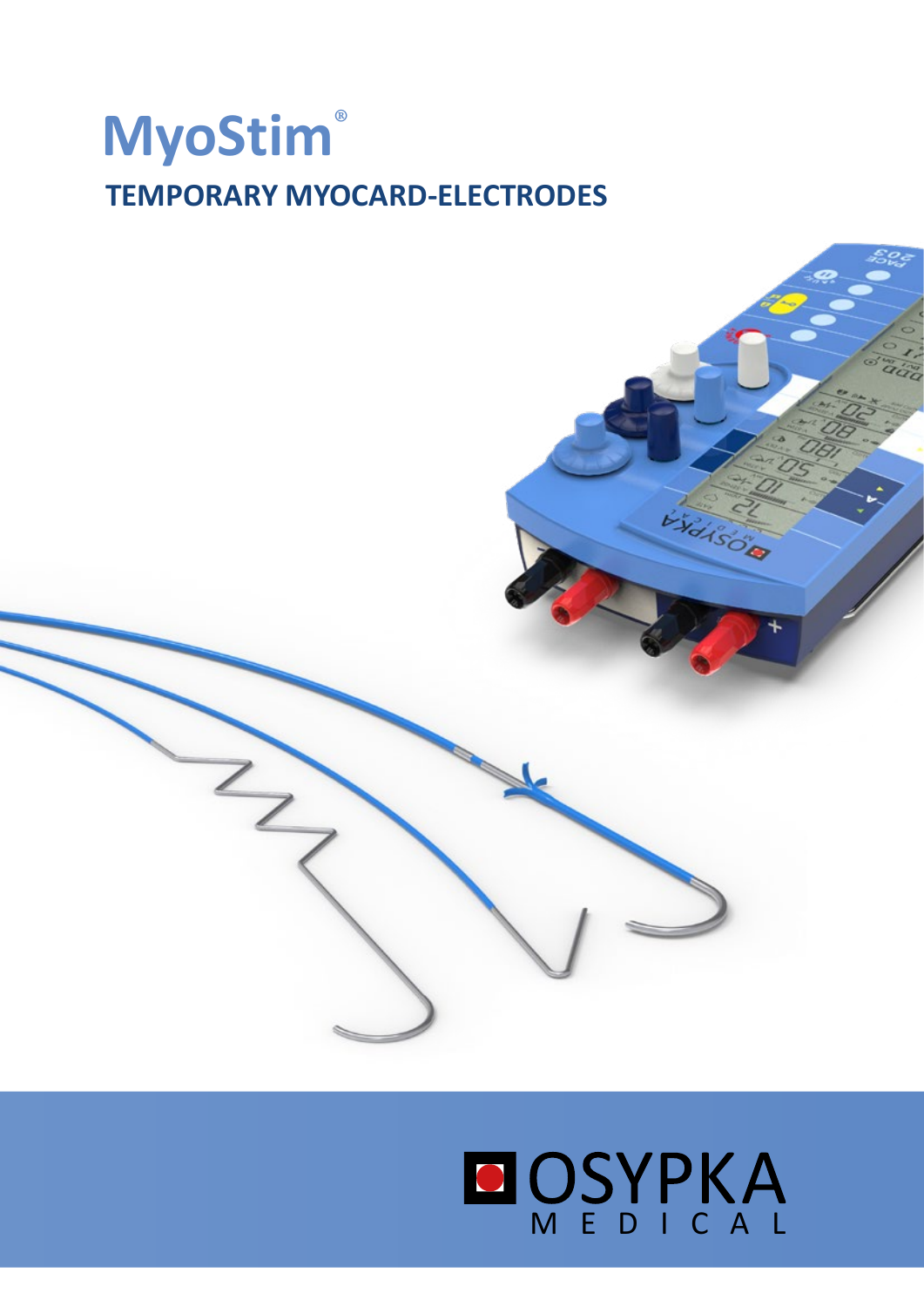# **MyoStim®**

In combination with an external pacemaker, myocardial electrodes serve to temporarily stimulate the heart during and after cardiac surgery. Our temporary myocardial electrode product range is specified by the following characteristics:

| <b>Design / Number of Poles</b>                                | Unipolar                                                                      |  |  |  |  |
|----------------------------------------------------------------|-------------------------------------------------------------------------------|--|--|--|--|
| (Advantages of each design is listed in the sections below)    | <b>Bipolar</b> (bifurcated and in-line)                                       |  |  |  |  |
|                                                                | Quadripolar (bifurcated and in-line)                                          |  |  |  |  |
|                                                                | <b>Tines</b>                                                                  |  |  |  |  |
|                                                                | Zigzag                                                                        |  |  |  |  |
| <b>Fixation on the Heart</b>                                   | <b>V-Hook</b>                                                                 |  |  |  |  |
| (Proven types of fixation for use in the atrium and ventricle) | Loop                                                                          |  |  |  |  |
|                                                                | <b>Straight</b>                                                               |  |  |  |  |
|                                                                | Tines+V-Hook                                                                  |  |  |  |  |
| Length of the Myocard-Electrode                                | 60 cm or 220 cm                                                               |  |  |  |  |
| <b>Connection Type</b>                                         | Adapter (Ø 2 mm)                                                              |  |  |  |  |
|                                                                | Pin $(Ø 0.9 mm)$                                                              |  |  |  |  |
|                                                                | White                                                                         |  |  |  |  |
| <b>Color Code</b>                                              | <b>Blue</b>                                                                   |  |  |  |  |
|                                                                | <b>White/Blue</b> (only Quadripolar)                                          |  |  |  |  |
|                                                                | <b>Adults</b>                                                                 |  |  |  |  |
|                                                                | (wire (Ø 0.45 mm), heart (Ø 0.51 mm) and                                      |  |  |  |  |
|                                                                | thorax needle (Ø 0.9 mm)                                                      |  |  |  |  |
| <b>Patient Group</b>                                           | Children                                                                      |  |  |  |  |
|                                                                | (thinner heart needles (Ø 0.4 mm)                                             |  |  |  |  |
|                                                                | <b>Babies</b>                                                                 |  |  |  |  |
|                                                                | specially suited thin wires (Ø 0.3 mm),                                       |  |  |  |  |
|                                                                | small heart ( $\varnothing$ 0.3 mm) and thorax needle ( $\varnothing$ 0.5 mm) |  |  |  |  |

Please contact mail@osypkamed.com for more detailed information about our portfolio.

# **MyoStim® Unipolar**

• Positioning of the electrodes freely selectable

**Advantages of Unipolar Myocard-Electrodes:**



**Unipolar MyoStim® are available with following characteristics:**

Details about lengths, color code and patient group on request.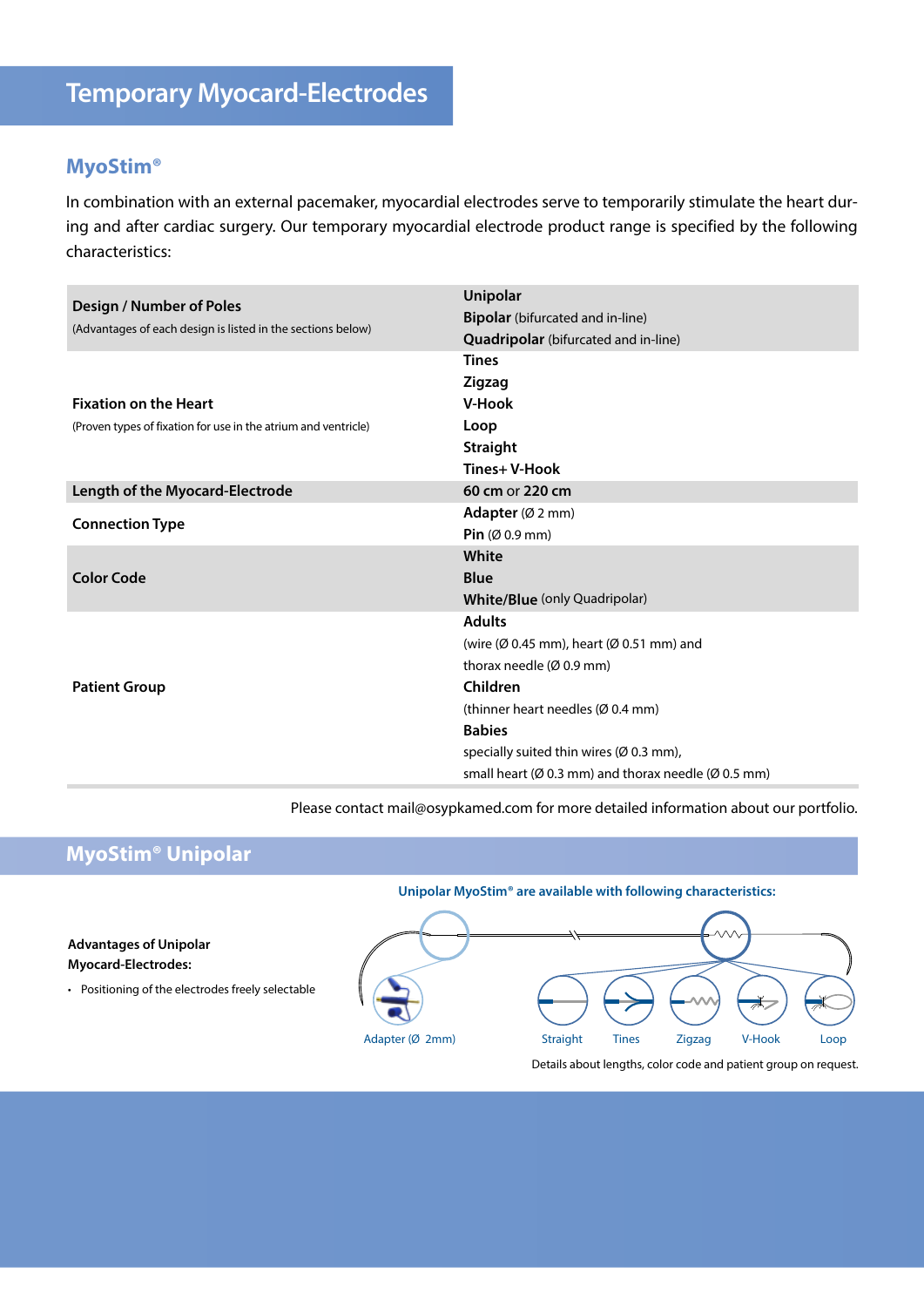# **MyoStim® Bipolar In-line**

#### **Advantages of Bipolar In-line Myocard-Electrodes:**

- Defined distance between poles for optimal pacing properties
- One single puncture per cardiac chamber for minimal tissue trauma



Details about lengths, color code and patient group on request.

# **MyoStim® Bipolar Bifurcated**

**Bipolar Bifurcated MyoStim® are available with following characteristics:**

#### **Advantages of Bipolar Bifurcated Myocard-Electrodes:**

- Positioning of the electrodes freely selectable
- One single thoracic puncture per cardiac chamber



Details about lengths, color code and patient group on request.

# **MyoStim® Quadripolar In-line**

#### **Quadripolar In-line MyoStim® are available with following characteristics:**



Details about lengths, color code and patient group on request.

## **MyoStim® Quadripolar Bifurcated**

**Quadripolar Bifurcated MyoStim® are available with following characteristics:**



Details about lengths, color code and patient group on request.

# MEDICAL

## **Advantages of Quadripolar Bifucated Myocard-Electrodes:**

- AV-sequential pacing with one lead
- Color code to distinguish atrium and ventricle
- One single thoracic puncture for two cardiac chambers
- Positioning of the electrodes freely selectable